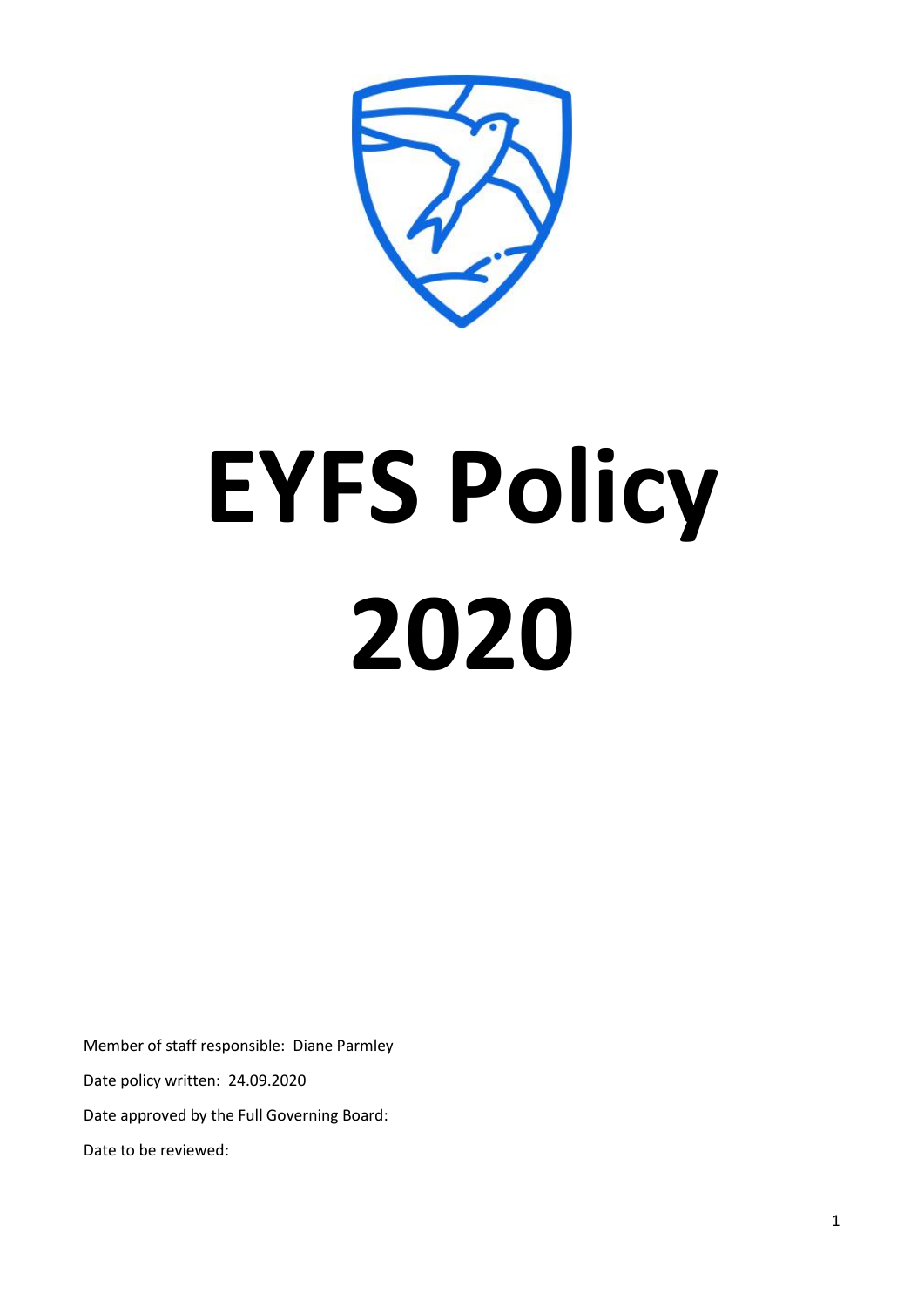# **Vision**

*Our Vision for the children at North Wingfield Primary & Nursery Academy is…*

#### **PRIDE – in everything we do.**

**Perseverance** – We are able to wait and work through difficulties, whether they have to do with our mind, our body, or our emotions.

**Resilience** – We are able to bounce back from stress, challenge, tragedy, trauma or adversity. When we are resilient, we are braver, more curious, and more adaptable. We are all able to be resilient.

**Independence** – We are independent when we work through our tasks without relying on other people or where we make our own decisions without just following others.

**Distractions** - Distractions can make it hard to pay attention. Managing distractions means that we choose to ignore or ask to move away

**Explain our learning** - You can tell your teacher or partner how you have completed your task. This might be explaining how you found the answer to a sum, or why you chose certain words in your writing.

## **Introduction**

The Early Years Foundation Stage (EYFS) applies to the learning and development of all children from birth to the end of the Reception Year.

Early childhood is the foundation on which children build the rest of their lives. It is not just a preparation for the next stage but is vitally important in itself.

Learning for children is a rewarding and enjoyable experience in which they explore, investigate, discover, create, practice, rehearse, repeat, revise and consolidate their developing knowledge, skills, understanding and attitudes. During the Foundation Stage, many of these aspects of learning are brought together effectively through playing and talking.

# **Aims/Objectives**

At North Wingfield Primary & Nursery Academy we aim to provide the highest quality care and education for all our children thereby giving them a strong foundation for their future learning. We create a safe and happy environment with motivating and enjoyable learning experiences that enable children to become confident and independent learners. We value the individual child and work alongside parents and carers to help every child reach their full potential.

As outlined in the 'Statutory Framework for Early Years Foundation Stage':

*'Every child deserves the best possible start in life and the support that enables them to fulfil their potential. Children develop quickly in the early years and a child's experiences between birth and age five have a major impact on their future life chances.'*

# **Statutory Framework for the EYFS**

We adhere to the 'Statutory Framework for the EYFS' and the four guiding principles that shape practice within Early Years settings:

- Every child is a **unique child**, who is constantly learning and can be resilient, capable, confident and self-assured;
- Children learn to be strong and independent through **positive relationships**;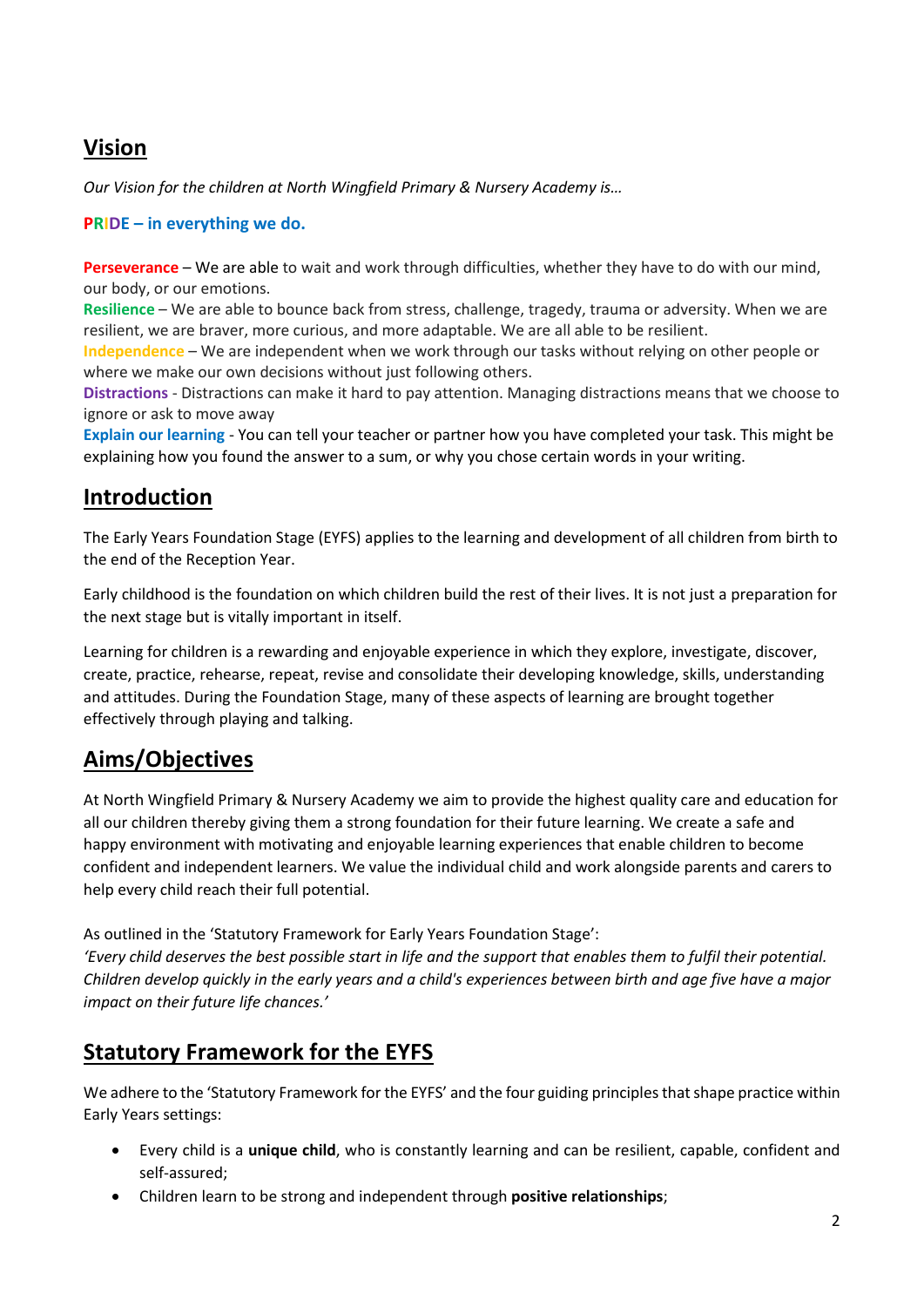- Children learn and develop well in **enabling environments**, in which their experiences respond to their individual needs and there is a strong partnership between practitioners and parents/ carers;
- **Children develop and learn in different ways and at different rates**.

As part of our practice we:

- Provide a balanced curriculum, based on the EYFS, across the seven curriculum areas, using play as the vehicle for learning;
- Promote equality of opportunity and anti-discriminatory practice.
- We provide early intervention for those children who require additional support;
- Work in partnership with parents and carers and external professional's involved with a child;
- Plan challenging learning experiences, based on the individual child, informed by observation and assessment and by the children's own ideas and interests;
- Provide opportunities for children to engage in activities that are adult-initiated, child-initiated and adult supported;
- Provide a secure and safe learning environment indoors and outdoors.

## **EARLY YEARS FOUNDATION STAGE CURRICULUM**

We plan an exciting and challenging curriculum based on our observation of children's needs, interests, and stages of development across the seven areas of learning to enable the children to achieve and (sometimes) exceed the Early Learning Goals.

All seven areas of learning and development are important and interconnected.

Three areas are particularly crucial for igniting children's curiosity and enthusiasm for learning, and for building their capacity to learn, form relationships and thrive, both in the EYFS and into Key Stage 1. These three areas are the **prime** areas:

- Communication and Language
- Physical Development
- Personal, Social and Emotional Development

Children are also supported through the four **specific** areas, through which the three prime areas are strengthened and applied:

- Literacy
- Mathematics
- Understanding the World
- Expressive Arts and Design

In planning and guiding children's activities, practitioners must reflect on the different ways that children learn and reflect these in their practice.

Three characteristics of effective teaching and learning are:

1. **Playing and exploring** - children investigate and experience things, and 'have a go'.

2. **Active learning** - children concentrate and keep on trying if they encounter difficulties.

3. **Creating and thinking critically** - children have and develop their own ideas, make links between ideas and develop strategies for doing things.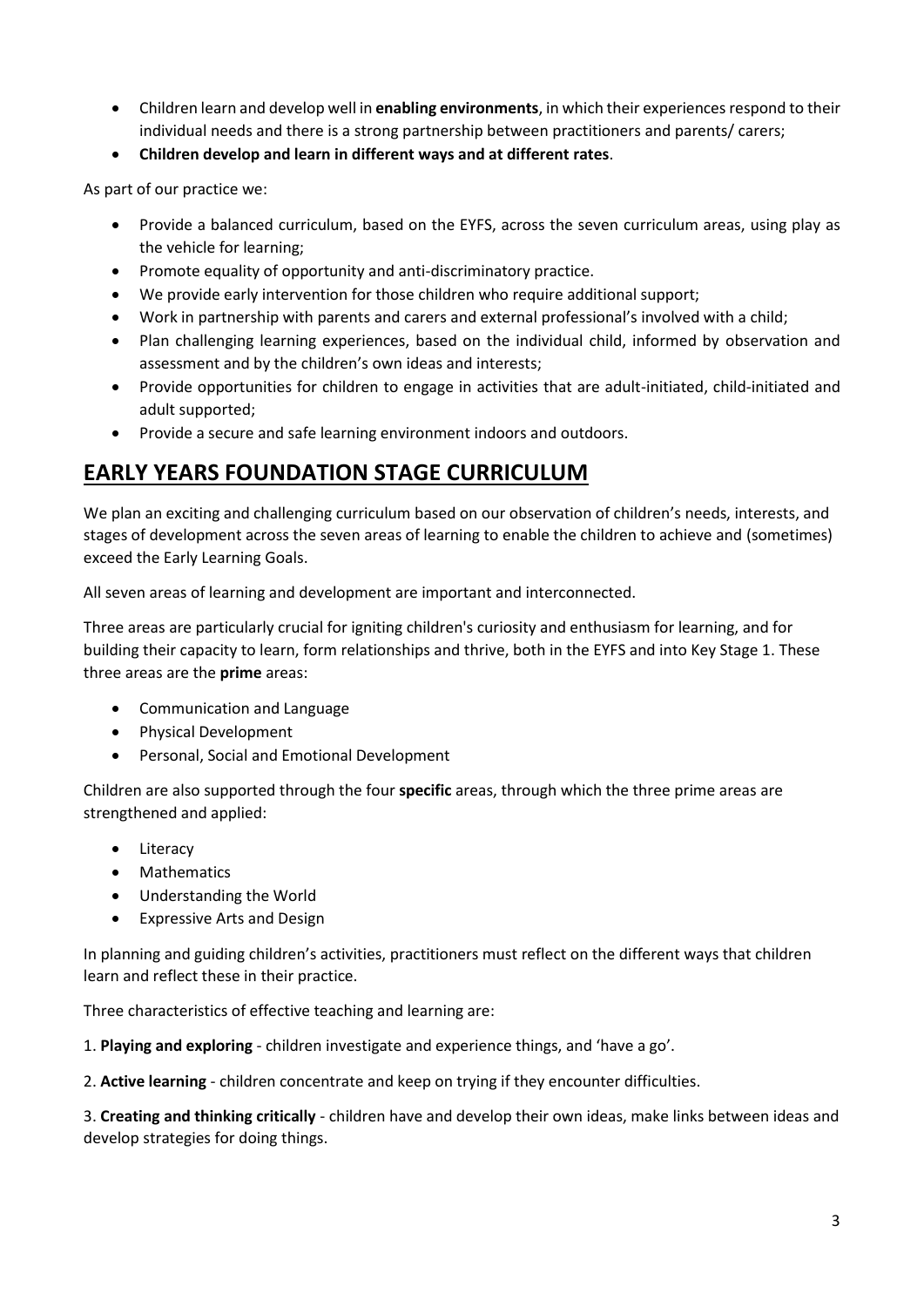Children are provided with a range of rich, meaningful first-hand experiences in which they can explore, think creatively and be active. We aim to develop and foster positive attitudes towards learning, confidence, communication and physical development.

We create medium term plans based on a series of topics each of which offers experiences in all seven areas of learning.

At the beginning of each topic the children are encouraged to share their ideas for learning experiences with us which we record in a class 'Floorbook'. These ideas are then used to inform our short-term weekly planning, alongside our observations which identify areas to focus on.

We always remain flexible to allow for unplanned circumstances and children's responses. Our planning is continually evaluated by all staff to ensure that children's individual 'Next Steps in Learning' and personalised learning needs are met.

Children will engage in whole group and small group activities alongside their independent learning. There are also allocated times for whole class daily 'carpet learning sessions'.

The curriculum is delivered using a play-based approach as outlined by the EYFS framework: *'Each area of learning and development must be implemented through planned, purposeful play and through a mix of adult-led and child-initiated activities'.*

We plan a balance between children having time and space to engage in their own child-initiated activities and those which are planned by adults. During children's play, the adults in nursery and reception interact when appropriate to stretch and challenge them further.

In planning and guiding children's activities, we reflect as practitioners on the different ways that children learn and build these into our practice. We create a stimulating learning environment to encourage children to free-flow between inside and outdoors as far as possible.

## **OBSERVATIONS AND ASSESSMENT**

As part of our daily practice we observe and assess children's development and learning to inform our future plans. We record our observations in a variety of ways and everyone in class is encouraged to contribute.

Observations of children's achievements are collated in their own personal 'Learning Journal', and supported by our online 'Class Dojo' individual profiles. Parents/carers receive a notification when an observation has been added to their child's individual Class Dojo profile and they can then view this observation and any related photographs/videos and assessments.

Parents/carers are encouraged to add their own comments and also to upload their own observations to show us what their children are able to do at home.

These ongoing observations are used to inform the EYFS Profile/Development Matters bands. The children's progress is reviewed continually. Throughout their time in Nursery & Reception, parents/carers are welcomed in to share their children's learning; both informally through our 'open door' policy and more formally during parent/teacher consultations.

At the end of the Reception year the EYFS profile provides a summary of every child's development and learning achievements including whether they have reached a 'Good Level of Development' (GLD). Children are assessed against the Early Learning Goals (ELG) by the class teacher - who uses the exemplification documents, and their knowledge of the children to make a 'best fit' judgement.

The children are assessed as achieving a 1 or 2 against each area of the EYFS curriculum: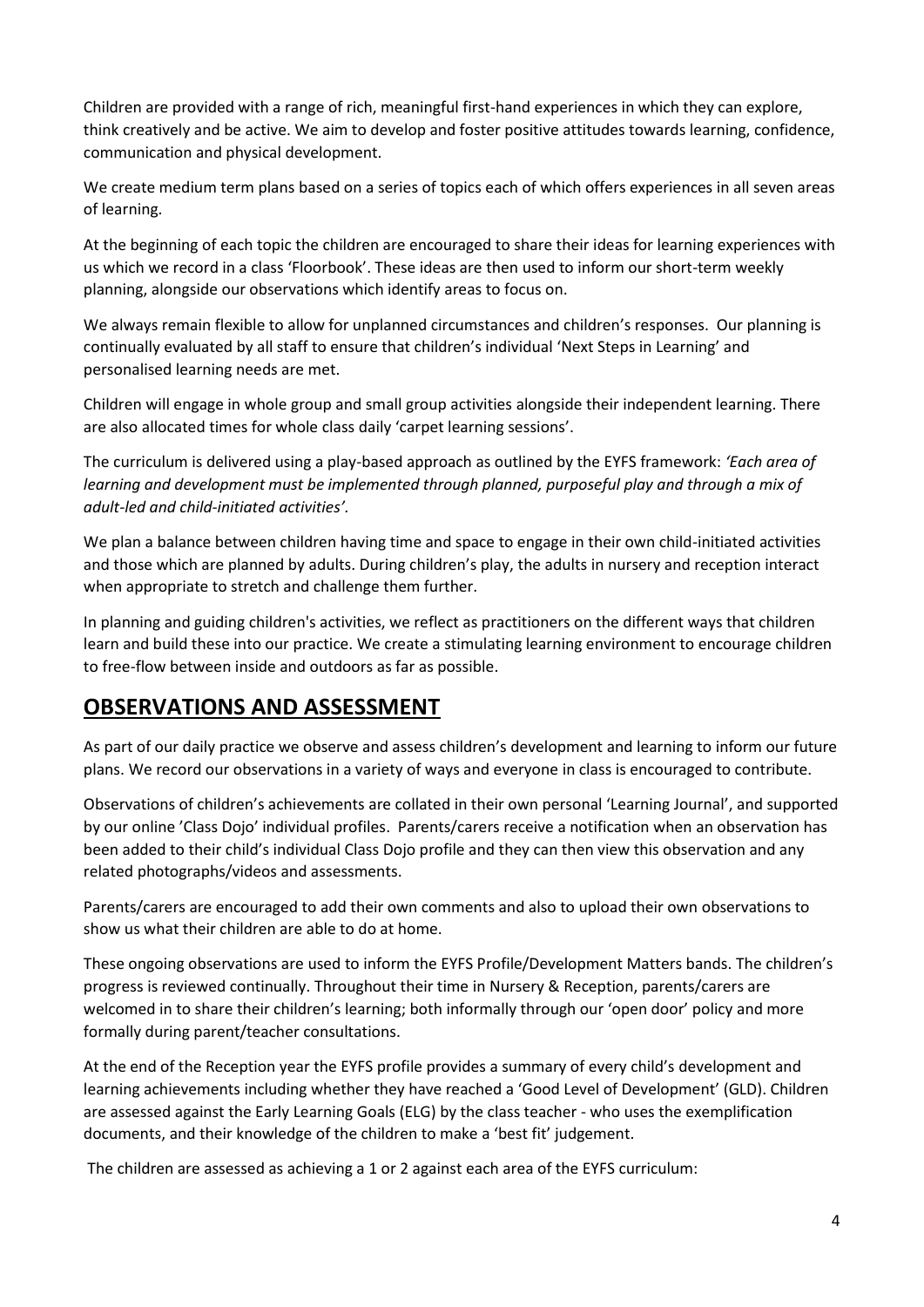- $2 =$  Expected ELG meeting the expected level
- $1 =$  Emerging ELG not yet meeting the expected level

Teachers are moderated on a random basis (at least once every 4 years) by Derbyshire County Council.

This profile data is the statutory data that is sent to the Local Authority and used to help school benchmark and identify improvements.

## **SAFETY INCLUDING SAFEGUARDING AND WELFARE REQUIREMENTS**

The safety and welfare of our children is paramount at North Wingfield Primary & Nursery Academy. We have robust policies and procedures in place to ensure their safety.

In Nursery & Reception we provide a safe and secure environment and provide a curriculum which teaches children how to take risks, follow rules and stay safe. We comply with the welfare requirements set out in the Statutory Framework for Early Years Foundation Stage and understand that we must:

- Promote the welfare of all children;
- Promote good health;
- Manage behaviour effectively and appropriately;
- Ensure all adults working with children are suitable to do so;
- Ensure that the environment is safe and all equipment and furniture is fit for purpose;
- Ensure all children have a challenging and enjoyable learning experience.

We promote the good health of the children in our care in numerous ways, including the provision of nutritious fruit snacks, access to water throughout the day, daily tooth brushing (in nursery), allocating significant time for physical development and following set procedures when children become ill or have an accident.

Staff and visitors are prohibited from using their mobile phones in our classrooms, only the class iPads are used to photograph children (for Class Dojo and Learning Journal observations and assessment purposes) and children must be appropriately dressed in photographs.

North Wingfield Primary & Nursery Academy has robust systems in place to ensure that all practitioners who have regular contact with children are suitable for their role.

The EYFS staff hold the Paediatric First aid qualification, which is a statutory requirement of the EYFS.

The Child Protection Policy is in place to ensure the safety of all stakeholders at North Wingfield Primary & Nursery Academy. Backing up this policy is a dedicated safeguarding team which includes three Designated Safeguarding Leads, one of whom is the EYFS nursery teacher. Staff have access to the 'My Concern' safeguarding system to log any concerns regarding any aspects of safeguarding and behaviour. All staff are vigilant in reporting concerns.

#### Inclusion

We value all our children as individuals, irrespective of their ethnicity, culture, religion, home language, background, ability or gender. We plan a curriculum that meets the needs of the individual child and supports them at their own pace so that most of our children achieve and even exceed the Early Learning Goals.

We work closely with the parents/carers of all of our children to ensure that their individual needs are met and their talents fostered. We ensure that these children are challenged appropriately to reach their full potential.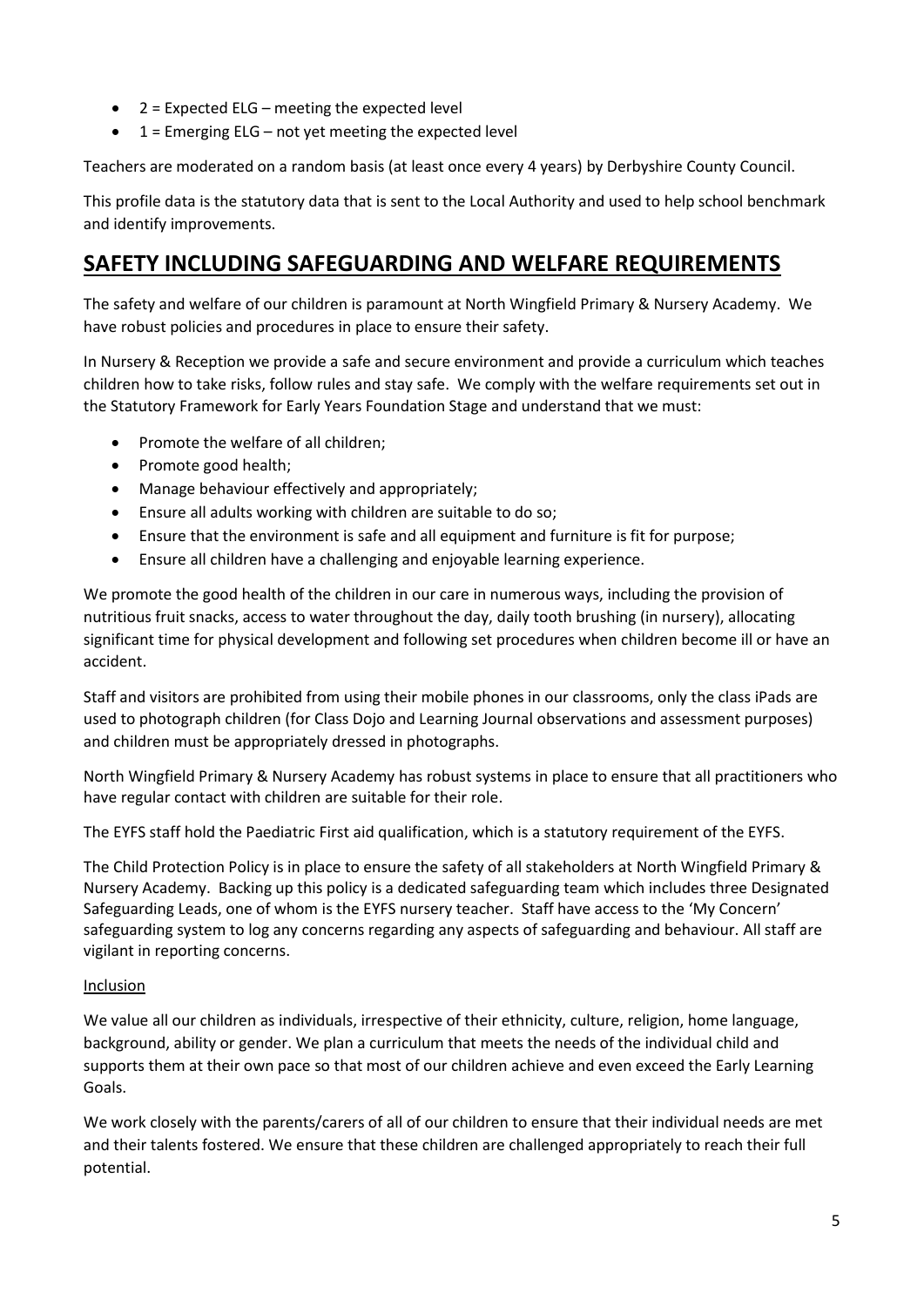We strongly believe that early identification of children with additional needs is crucial in enabling us to give the child the support that they need and in doing so, work closely with parents/carers and outside agencies. We have a designated SENDCo in school who supports us with any additional needs a child may have.

# **THE ROLE OF PARENTS/CARERS**

We recognise the central importance of parents/carers as children's first educators. We believe they have a significant role to play in the lifelong education of their child. We strive to create and maintain partnerships with parents/carers as we recognise that together, we can have a significant impact on a child's learning. We welcome and actively encourage parents to participate confidently in their child's education and care in numerous ways.

- Holding information evenings before the children start school (COVID restrictions permitting);
- Talking to them about their child's interests and needs during our introductory sessions in school and at our home visits carried out each term in nursery and in July for the (new to school) Reception children;
- Being welcoming and approachable and having an open-door approach for parents to voice concerns/ask questions (COVID restrictions permitting);
- Inviting parents/carers to a parent consultation in the Autumn and Spring Terms to discuss how their child has settled and share progress and next steps for learning (COVID restrictions permitting);
- Valuing parents' contributions to learning journeys;
- Inviting parents into school for our 'Come and Play sessions' and termly for our 'Come and Learn With Us' afternoons (COVID restrictions permitting);
- Encouraging parents to read with their child at home and make comments in their reading record books;
- Providing curriculum planning overviews for each topic, each term, highlighting how they can support their child at home;
- Inviting parents into school for 'parent phonics' sessions to demonstrate how we teach phonics and help them support their child (COVID restrictions permitting);
- Encouraging use of the lending library in nursery to support children's learning;
- Providing parents with an two mid-year reports and an end of year summary report detailing achievements and their child's EYFS profile;
- We also draw on our links with the community to enrich children's experiences by taking them on outings and inviting members of the community into our setting to talk about their lives, work and experiences.

# **TRANSITIONS**

Transitions are carefully planned for and significant time is given to ensure continuity of learning and care. At times of transition, we acknowledge the child's needs and establish effective partnerships with those involved with the child and other settings. Children attend a number of introductory sessions with their parents/carers (COVID restrictions permitting) and also with their nurseries to develop familiarity with the settings and practitioners. Our Nursery & Reception staff also visit the local nurseries and preschools in return, to familiarise themselves with the children (COVID restrictions permitting).

Parents/carers are encouraged to take up the offer of a home visit (by the Nursery / Reception class teachers and TA) or have the option to instead meet with Reception staff in school. This is a valuable time to talk 1:1 with them and answer any concerns/queries they may have (COVID restrictions permitting).

At the end of Nursery and the end of Reception, teachers meet with the new teacher to liaise with them and discuss the individual children and their specific needs. The children's assessment data and writing books are sent with them to the next class so that their new teachers are able to plan for their 'next steps in learning'